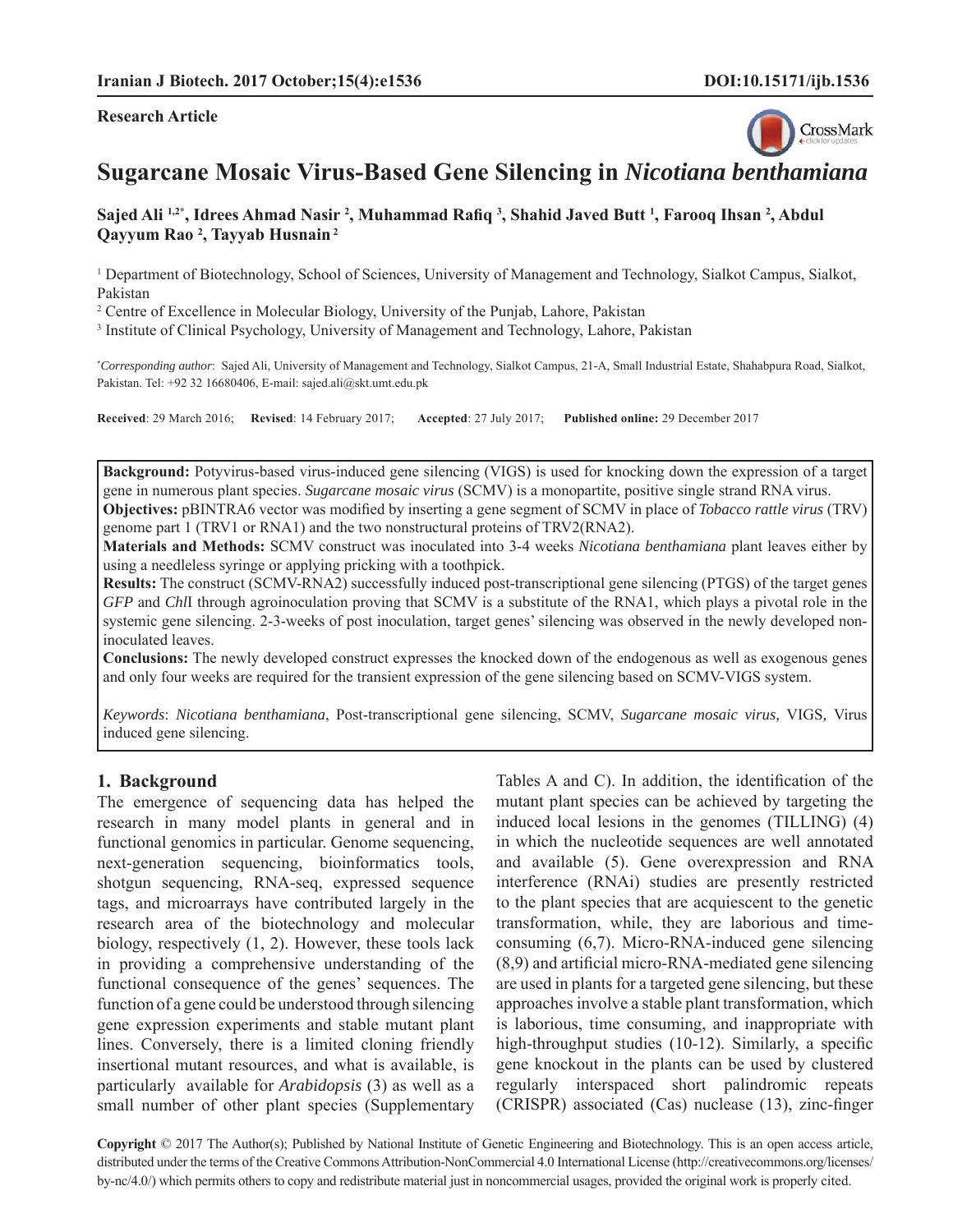nucleases (ZFNs) (14), and transcription activator like effector nucleases (TALENs) (15). But, these methods require time consuming stable plant transformation and are mainly suitable as 'reverse genetics' tools.

Virus-induced silencing is a post transcriptional gene silencing method (16, 17) adopted by plants as a shield against viral attacks (18, 19). RNA dependent RNA polymerase produces double stranded RNA during the virus replication leading to PTGS (20-22). siRNA is produced by a process which involves Dicerlike enzyme-mediated cleavage of the dsRNA (23). RNA-induced silencing complex (RISC) chops the viral RNA in a homology-dependent manner (23) as a result of binding and activation of siRNA to RISC (Supplementary Fig. 1). This plant defense mechanism has been used for the development of a process for silencing of the endogenous plant genes (24). To silence a specific plant gene, a fragment of the target gene is cloned into a modified virus vector and delivered to the plant (25-27). The virus replication mechanism multiplies the target gene fragment introduced in the virus vector in the plant cell, and the transcripts spread throughout the plant systemically (28). The induced PTGS triggers the production of siRNA homologs, which will lead to the endogenous plant gene silencing (29).

Since the first report of VIGS in the late 1990s, it has been extensively used by many scientists for understanding and exploiting the role of plant genes in numerous biological processes (24, 30, 31). The viral induced gene silencing has overcome many constraints. It favors to study gene functions when mutations are lethal to the embryonic stages and resulting into deformation of the plants (26, 32). It is also good for high-throughput genetic analysis (33-35), as it can be performed in a short time without any alteration in the plant genome (36, 37).

Various virus-induced gene silencing vectors have been developed which cause gene silencing of the many target genes in numerous plant species (38). Twentytwo VIGS vectors have been reported which are capable of multiple genes silencing in the multiple species (Supplementary Table B). *Tobacco rattle virus* (TRV) based VIGS vectors have been used in many plant species, particularly in *Solanaceae* family such as tomato (*Solanum lycopersicum*) and *N. benthamiana* (37, 39). *Apple latent spherical virus* (ALSV), *Barley stripe mosaic virus* (BSMV), *Tobacco mosaic virus* (TMV), *Potato virus-X* (PVX), and *Tomato golden mosaic virus*  (TGMV) have been reported as VIGS vectors capable of gene silencing in *N. benthamiana* (39, 40). PVX and TRV-based VIGS vectors express strong gene silencing in *N. benthamiana*. TRV has ability to infect meristem tissues (41), while others cannot.

*Tobacco rattle virus* (TRV) possesses bipartite genome: TRV1 (RNA1) and TRV2 (RNA2) (42). RNA 1 has a pivotal role in viral systemic movement (43). RNA1 encodes replicase proteins 134 and 194 kDa. RNA 2 has genes responsible for nonstructural and coat proteins (CP) and its genome shows diversity among its various isolates (42). The nonstructural proteins are associated with transmission to the nematodes (44), but these proteins have no role in plant infection. In this study, SCMV based VIGS vector was developed in order to trigger gene silencing of the both exogenous and endogenous genes in *Nicotiana benthamiana*.

# **2. Objectives**

In this study, SCMV based VIGS vector was developed in order to trigger gene silencing of both exogenous and endogenous genes in *Nicotiana benthamiana*.

# **3. Materials and Methods**

# *3.1. Growth Conditions and Plant Material*

 Plants of *N. benthamiana* were maintained in a restrained climatic condition in growth room at 20- 25 °C with a 14/10 h light  $(\sim 75 \text{ \mu mol.m}^2 \cdot \text{s}^{-1})/\text{dark}$ photoperiod. Seedlings were grown in a greenhouse until they attained the two leaf-stage and were ready for inoculation with the SCMV-VIGS construct. The inoculated plants were transferred to the growth room at 23-25 °C until assessed.

## *3.2. Construction of SCMV-VIGS Vectors*

For the development of SCMV based VIGS vector, RNA1 and the two nonstructural proteins of the RNA2 in pBINTRA6 (AF314165) (45) were substituted by *Sugarcane mosaic virus* CP gene segment. Moreover, multiple cloning sites for inserting fragments of the target gene to be silenced were also introduced (46) (Fig .1).The SCMV-RNA2 derived construct was then cloned into an *Agrobacterium*-mediated binary vector (pCAMBIA1300) for plant inoculation (46, 47) (Fig. 2). VIGS vector was constructed by using LBA4404 *Agrobacterium* strain. 313 bp cDNA was amplified from SCMV (Accession # KC200152) using *Pfu* DNA polymerase applying the primer pair: SCMV-313-F (5'-TGCAGGAGCCCAAGGAGGGG-3') and SCMV-313-R (5'-GGTGCTGCTGCACTCCCAACA-3'), respectively. The cDNA clone was inserted into the *Xma*I site of pBINTRA6 (AF314165)(45) and the resulting clones were confirmed by sequencing, and designated as the SCMV-RNA2 construct (Fig. 2).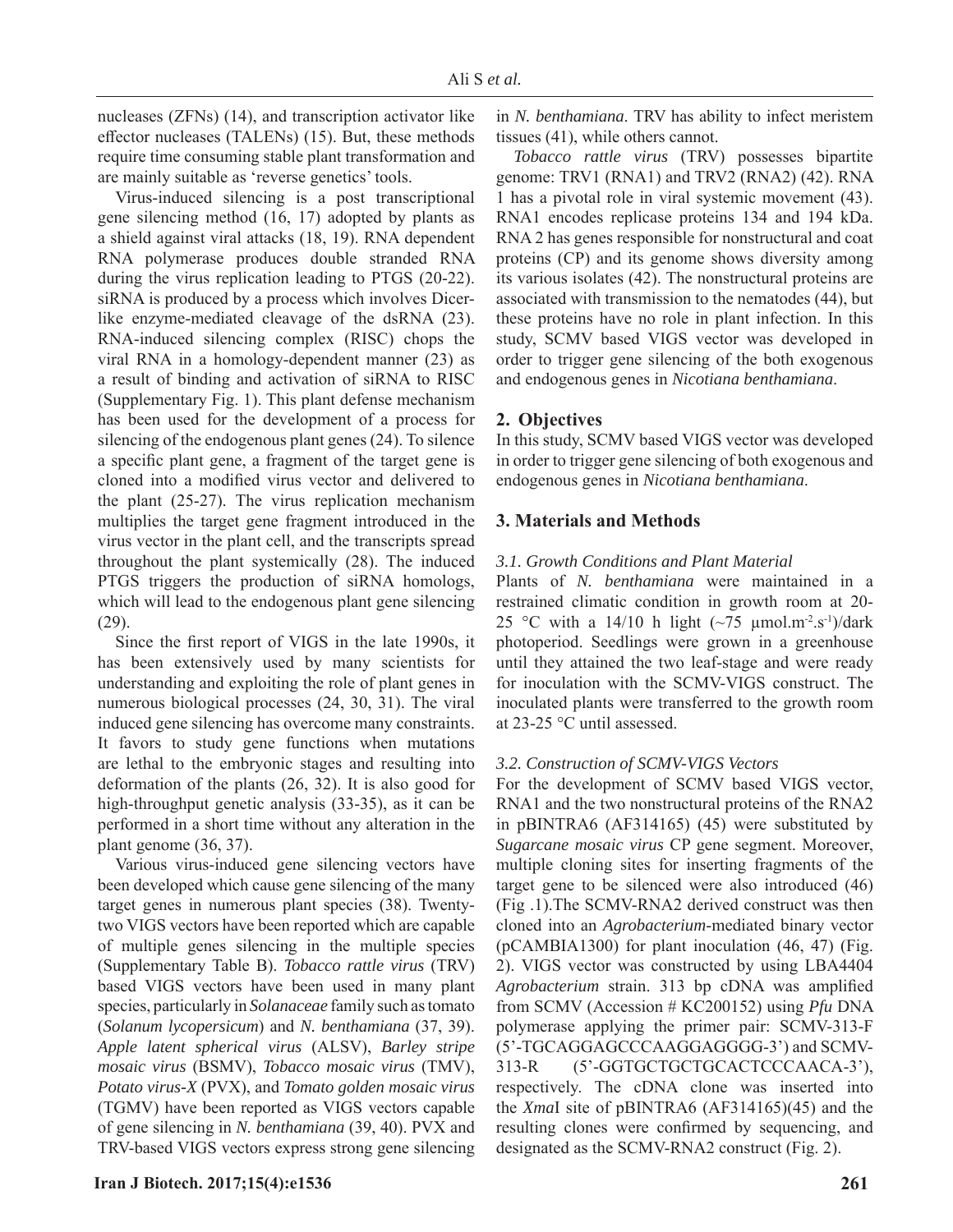

**Figure 1.** Details of the SCMV-RNA2 construct. The SCMV CP gene segment (313 nucleotides) was inserted into the XmaI site of the pBINTRA6 which enhances its systemic silencing of the both exogenous and endogenous genes of interest. RNA2 is the source of RdRp.

The same cloning strategy was adopted to clone a series of *GFP* and magnesium chelatase subunit I (*Chl*I) fragments. The selected sequences were amplified with primer pairs, GFP-F (5′-ATCGATGGTGATGTTAATGGGCAC-3′) and GFP-R (5′-ATCGATGTCATGCCGTTTCAT ATG-3'). PCR products were purified, treated with T4 DNA polymerase at room temperature to generate sticky ends, followed by a heat treatment at 75 °C for 10 min to deactivate the polymerase. The *Xma*I linearized pBINTRA6 vector was subjected to the same treatment to create complementary sticky ends. The  $pBINTRA6$  vector (20 ng) and PCR products ( $\sim$ 200 ng) were mixed, incubated for 2 minutes at 66 °C followed by a slow cooling to room temperature for annealing. Ten μl aliquots were used for cloning into *Escherichia coli* DH5- $\alpha$ , and transformants were confirmed by endonuclease restriction digestions and colony PCR.

 The *N. benthamiana* 200 bp *Chl*I gene fragment was obtained by reverse transcriptase polymerase chain reaction (RT-PCR) (48) using the primer pair *Chl*I-F (5'-CTGAGGGTGTCAAGGCATTT-3') and *Chl*I-R (5'-TTCCGAATCGATCAAGAAGC-3'). The resulting fragment was integrated into pBINTRA6 in the sense orientations to generate *Chl*I silencing construct (SCMV-*Chl*I).



**Figure 2.** An overview of the SCMV based VIGS protocol in *N. benthamiana*. A GOI is cloned into the SCMV-RNA2 vector by either the gateway-based method or ligation-independent cloning depending on the vector. Transformation of the construct into *Agrobacterium* carried out and co-inoculation of the culture along with *Agrobacterium* carrying the construct into the 3-week-old plants accomplished. Silencing usually starts from the week 2 to the week 3. The silenced plants can be used for analysis from 3 weeks after inoculation. Silencing can be maintained for longer periods by booster inoculations with SCMV-RNA2::*GOI*.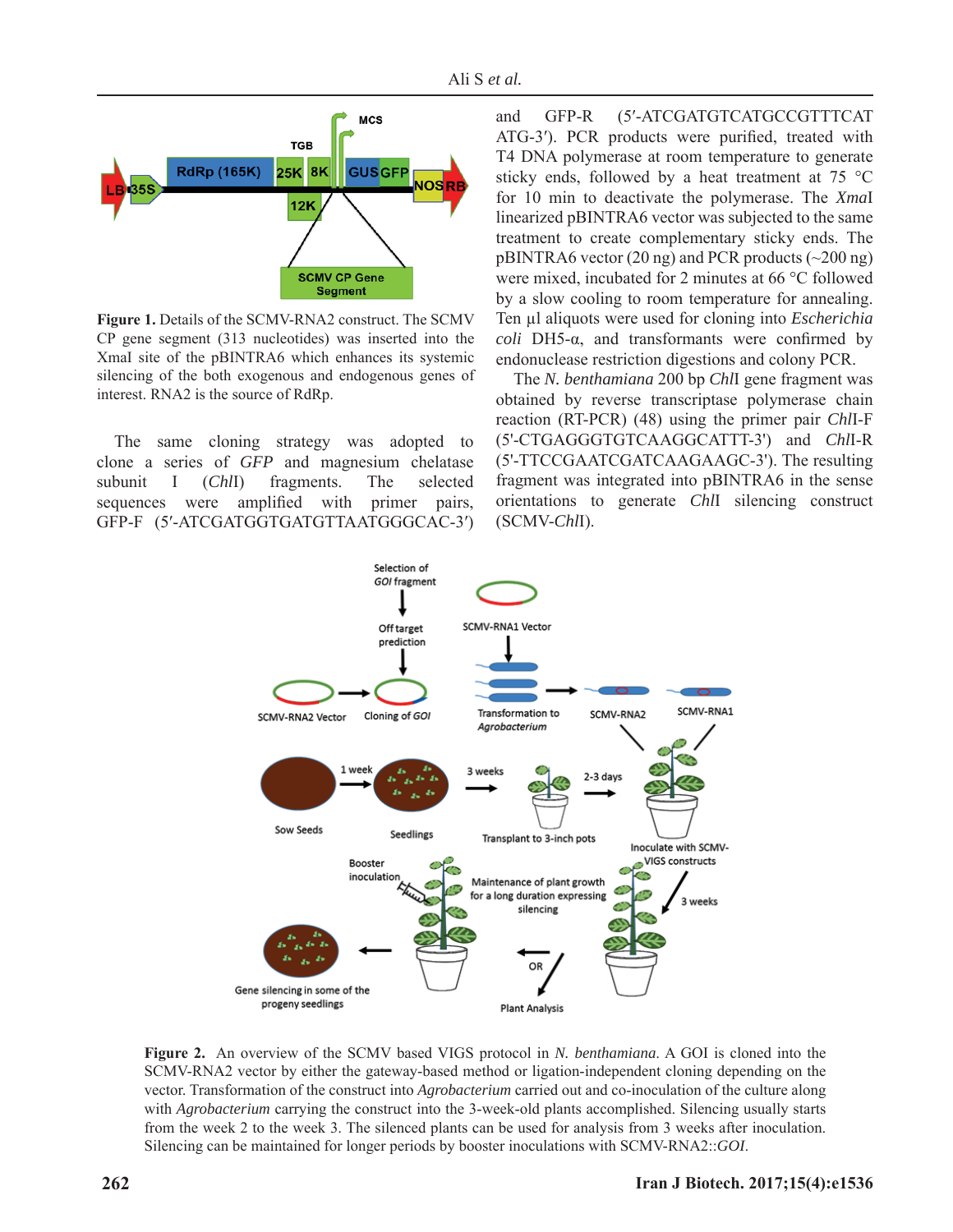## *3.3. Agro-Infi ltration of N. benthamiana .*

The SCMV based VIGS constructs were transformed into *A. tumefaciens* strain *LBA4404* by electroporation method. Cultures were grown ready to use for agroinfiltration. Single colonies were incubated overnight at 28 °C while shaking in 5 mL of LB in the presence of antibiotic kanamycin (100 μg.mL-1). One mL of the grown cultures was subcultured in 50 mL LB under the same growth conditions for 12 hrs. The bacterial cells were centrifuged for 10 min at 3000  $\times$ *g* and were mixed with infiltration buffer [10 mM MgCl<sub>2</sub>, 10 mM 2-(*N*-morpholino) ethanesulfonic acid (MES), pH 5.2, and 0.1 mM acetosyringone]. The infiltration buffer was incubated for three hours at room temperature until  $\sim 0.7$  OD<sub>600</sub> was obtained.

SCMV-VIGS constructs were infiltrated into four to eight *N. benthamiana* leaves immediately above the cotyledons with a 1-mL needleless syringe (Fig. 3). The infiltrated leaves were evaluated for silencing expression after maintenance in a growth chamber for 5 to 12 days post infiltration (dpi). Inoculation was also performed with either of the two methods: the agrodrench method and by pricking with a toothpick (Fig. 3, supplementary Table 4).

#### *3.4. Semi-quantitative RT-PCR analysis*

TRIzol reagent was used to extract total RNA as described by the manufacturer (Invitrogen, Carlsbad, CA, USA). RNA was treated with DNase, and firststrand cDNA synthesis was carried out with M-MLV reverse transcriptase (Promega, Madison, WI, USA). The expression level of the target gene was monitored by semi-quantitative RT-PCR using gene-specific primers (Table 1) that anneal outside the region targeted for silencing.

# **4. Results**

Plant phenotype may change due to silencing of a target gene; here *GFP* silencing changed to red under UV (Figs. 4B, D-E). Similarly, *Chl*I gene silencing resulted in a photobleaching in the plants (Figs. 4G-I). The *Chl*I gene is responsible for the biosynthesis of carotenoids (31). When this gene is silenced carotenoids level is reduced which protects photosystem. Hence, photooxidation is initiated resulting in photobleaching under ordinary light intensity (31, 46).



**Figure 3.** The different inoculation methods of the SCMV-RNA2 into *N. benthamiana* plants. (A) *Agrobacterium* cultures carrying SCMV-RNA2 containing target gene fragment (SCMV-RNA2::*GOI*) was inoculated into the leaves with a needleless syringe. (B) Agrodrench method that involves drenching of the crown region of the plant with the culture. (C) Another method is pricking the leaves with a toothpick dipped in an *Agrobacterium* colony carrying SCMV-RNA2::*GOI*.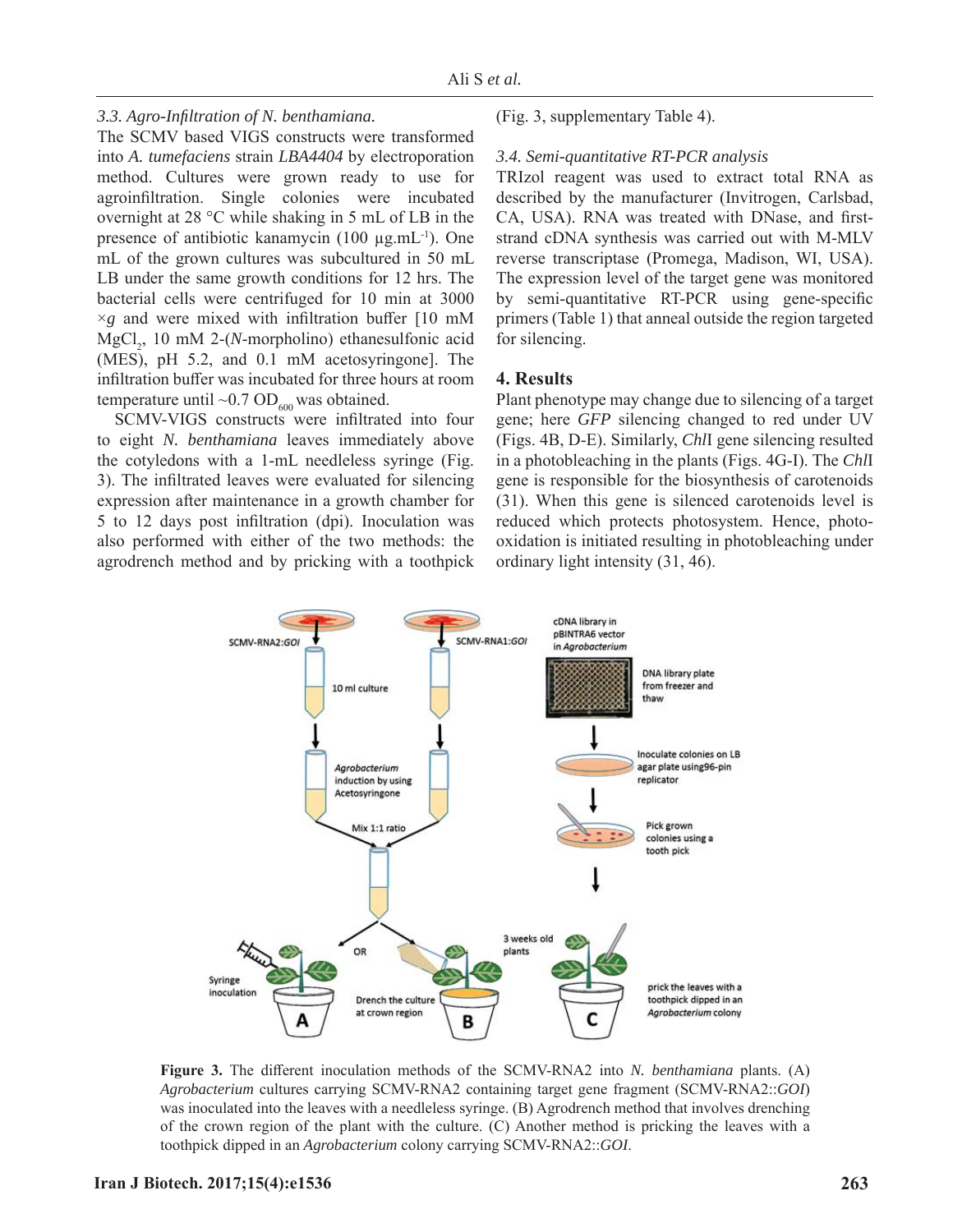Ali S *et al.*

| <b>Name</b>       | Primer Sequence (5'-3')         | Length<br>(bp) | GC% | Tm<br>$\rm ^{(°C)}$ |
|-------------------|---------------------------------|----------------|-----|---------------------|
| <b>SCMV-313-F</b> | TGCAGGAGCCCAAGGAGGGG            | 20             | 70  | 60                  |
| $SCMV-313-R$      | <b>GGTGCTGCTGCACTCCCAACA</b>    | 2.1            | 62  | 58                  |
| $GFP-F$           | ATCGATGGTGATGTTA ATGGGCAC       | 24             | 46  | 55                  |
| $GFP-R$           | <b>ATCGATGTCATGCCGTTTCATATG</b> | 24             | 42  | 55                  |
| $ChII-F$          | CTGAGGGTGTCAAGGCATTT            | 20             | 50  | 52                  |
| $ChII-R$          | <b>TTCCGAATCGATCAAGAAGC</b>     | 20             | 45  | 52                  |

 **Table 1.** The sequences of the primers used in this study.



**Figure 4.** Silencing the *GFP* and *Chl*Igenes in *N. benthamiana* plants by SCMV-RNA2 based VIGS. (A) *GFP*  transgenic plants of *N. benthamiana* under UV illumination. (B) Control (non-transgenic) *N. benthamiana*. (C) Control (non-transgenic) *N. benthamiana* under visible light. (D-F) The *GFP* gene (exogenous) silencing in 16-c transgenic *N. benthamiana* inoculated with the SCMV-RNA2 construct harboring GFP gene segment. The *GFP* sequence does not have any homology with the plant DNA therefore, it will not cause silencing. The plant was photographed at  $\sim$ 2 weeks after inoculation. (G-I) *Chl*I gene (endogenous) silencing (photobleaching) in *N. benthamiana* inoculated with the SCMV-RNA2 construct harboring *Chl*I gene segment, respectively.

RT-qPCR was used to evaluate the silencing levels of the target endogenous genes using gene-specific primers (Fig. 5). The degree of gene silencing depends on many factors i.e. intensity of the viral infection, time of VIGS construct inoculation and the expression of the target genes. *N. benthamiana* plants inoculated with SCMV-RNA2:*Chl*I construct showed >95% reduction in the transcript levels (Fig. 5), while, silencing *Chl*I gene by which phenotype photobleaching occurs, has noticed  $\sim$ 15 dpi (Figs. 4G-I). The silencing of the target gene is directly related to the degree of target gene function and silencing. Sometimes target genes are silenced, but they do not exhibit visual phenotype changes as compared with the control plants inoculated with the control vectors. The virus-induced gene silencing is assumed to be effective if  $\sim 80\%$  or greater downregulation of the endogenous target gene has occurred but it is governed by the nature and function of the genes (49). It has been observed that the inoculated plants can maintain the gene silencing for a couple of years and even in the next progeny, as well (50).



**Figure 5.** The endogenous ChlI transcript levels in the treated plants using different inoculation methods; A) syringe inoculation, B) agrodrenching, and C) picking compared with control plant, quantified using RT- qPCR. The inoculated plants show strong mRNA degradation.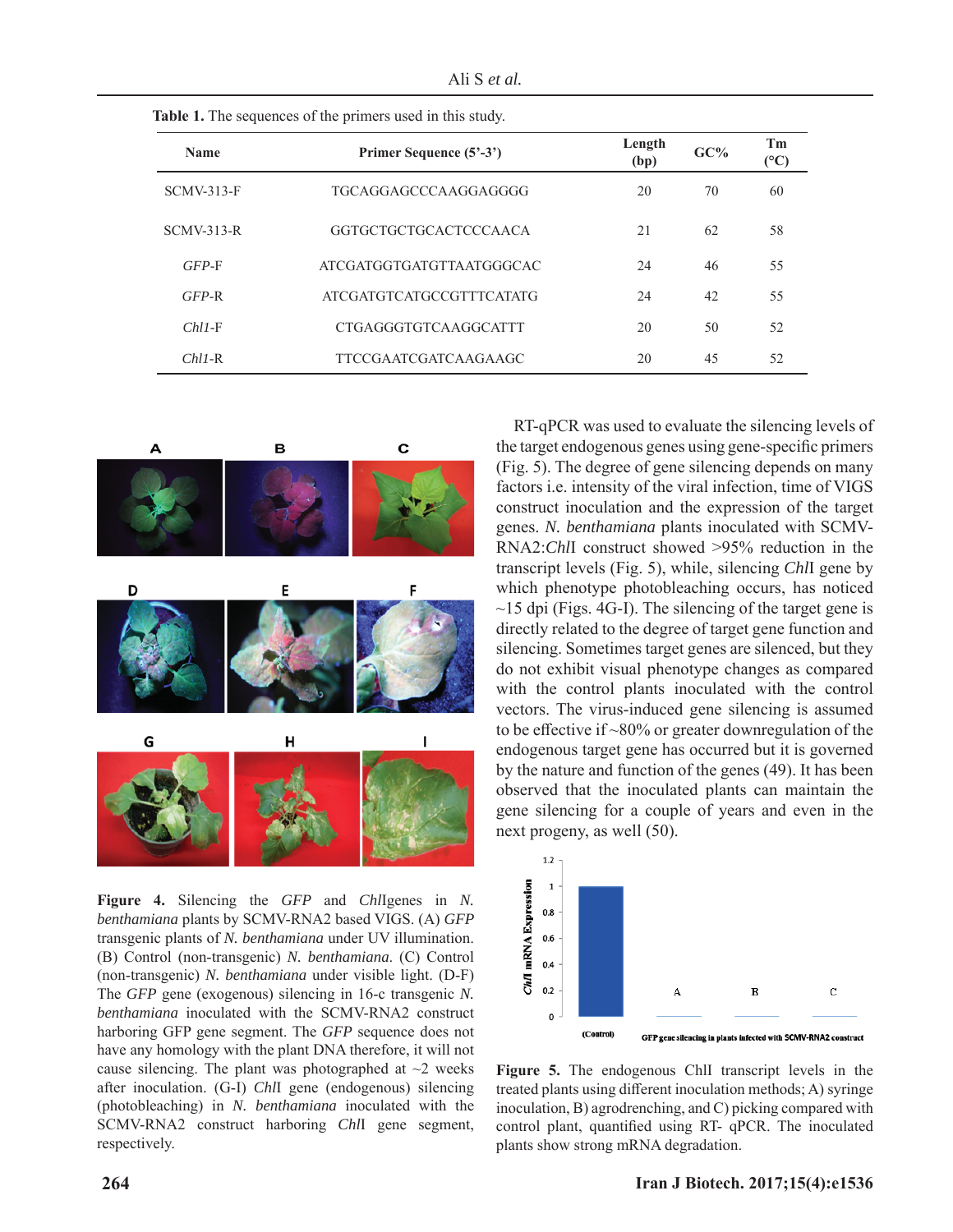*GFP* gene (exogenous) silencing in transgenic *N. benthamiana* 16-c line, infected with SCMV-RNA2 construct harboring *GFP* gene segment, appeared as red under UV (Figs. 4D-F). Since *GFP* sequences do not possess homology with the plant DNA, and therefore any other gene(s) of the plant, it will not be silenced.

# **5. Discussion**

The initial investigation on adapting SCMV-CPVIGS construct as a silencing vector was based on the wellestablished *GFP* silencing system (use of pBINTRA6 vector) in *N. benthamiana* line 16c (Ruiz *et al.*, 1998). The construct cassette was restricted to *GFP* transgene expression under the control of the constitutive promoter 35S derived from *Caulifl ower mosaic virus* (CaMV) and NOS terminator (Fig. 1). The *N. benthamiana* 16c (*GFP* transgenic) plants normally appear to be green under UV illumination due to *GFP* fluorescence (Fig. 4A). In contrast, the non-transgenic *N. benthamiana*  appears red (Fig. 4B) under UV illumination due to chlorophyll autofluorescence  $(30, 51)$ . The results presented here indicate that a modified pBINTRA6 VIGS vector has efficiently worked as a silencer and as an expression vector in *N. benthamiana.* SCMV-RNA2 construct carrying the fragment of the *GFP* was capable of silencing *GFP* expression in *N. benthamiana* 16c when inoculated using potyvirus SCMV (Figs. 4 D-F) for the systemic silencing of the target gene(s). Further validation of the VIGS construct was done by cloning a fragment of endogenous gene *Chl*I into SCMV*-*RNA2 construct and inoculating it to the *N. benthamiana*. The inoculation yielded bleaching in the systemic leaves which is the characteristic of the loss of chlorophyll, providing a visible marker for gene silencing (Figs. 4G-I). The results confirmed that the vector is capable of initiating silencing of an endogenous gene in *N. benthamiana* (49).

The VIGS is a powerful technique for down-regulating gene expression in the plants (52-54). It is now widely used as a means of investigating gene function and has been adapted for high-throughput studies (33). Such an analysis would have been far more difficult and time consuming without the availability of VIGS.

*GFP* has been used extensively to study the systemic movement of the viruses in the plants e.g. CP replacement vectors have been used to study the movement of *Bean dwarf mosaic virus* (BDMV) (55). These studies have shown that DNA viruses do not require the CP for systemic infection of the host plants (56, 57). However, for RNA viruses, the CP is essential for the infectivity as it is responsible for providing some essential movement functions, either as virions or as CP-RNA complexes (58-61). In pBINTRA6 (62) RNA1 and nonstructural protein genes of the RNA2 are involved in the systemic movement of the virus, but, silencing of the target genes was evident when they were replaced with the *SCMV-CP* gene. Under UV illumination, silencing at the site of inoculation was evident. The silencing appeared as the red area around the site of infiltration. As well, a number of silencing patches were present in the developing leaves at the time of inoculation. It was evident from the results that silencing of the *GFP* along the veins has been initiated. The leaves above this (i.e. developing leaves after inoculation) initially showed silencing along the veins and later spread to the whole leaf surface systemically. All subsequently developing tissues were entirely silenced, thus appearing red under UV illumination. The silencing was persistent and remained until plants' senescence. Our results clearly have shown down regulation of *GFP* and *Chl*I in the *N. benthamiana* using our newly developed construct, named SCMV-RNA2.

#### **Acknowledgments**

We acknowledge the Higher Education Commission, Islamabad, Pakistan and professor Baulcombe's laboratory, Department of Plant Sciences, University of Cambridge, UK for providing us with the pBINTRA6 vector under a material transfer agreement.

#### **References**

- 1. Mochida K, Shinozaki K. Advances in omics and bioinformatics tools for systems analyses of plant functions. *Plant Cell Physiol.* 2011;**52**(12):2017-38. DOI: 10.1093/pcp/pcr153.
- Hamilton JP, Robin Buell C. Advances in plant genome sequencing. *Plant J*. 2012;**70**(1):177-90. DOI: 10.1111/j.1365- 313X.2012.04894.x.
- 3. Alonso JM, Stepanova AN, Leisse TJ, Kim CJ, Chen H, Shinn P, *et al*. Genome-wide insertional mutagenesis of Arabidopsis thaliana. *Science*. 2003;**301**(5633):653-7. DOI: 10.1126/science.1086391.
- 4. Ritchie R, Wiley H, Szymanski D, Nielsen N. *Targeting induced local lesions in genomes-TILLING.* Legume crop genomics AOCS Book Press, Champaign, IL. 2004:194-203. DOI: 10.1201/9781439822265.ch12.
- 5. Fukai E, Małolepszy A, Sandal N, Hayashi M, Andersen SU. Forward and Reverse Genetics: The LORE1 Retrotransposon Insertion Mutants . In: *The Lotus japonicus Genome*: Springer; 2014. p. 221-7. DOI: 10.1007/978-3-662-44270-8\_20.
- 6. Solinger JA, Poteryaev D, Spang A. Application of RNAi technology and fluorescent protein markers to study membrane traffic in C. elegans. In: *Exocytosis and Endocytosis*: Springer; 2014. p. 329-47. DOI: 10.1007/978-1-4939-0944-5\_23.
- 7. Montes C, Castro Á, Barba P, Rubio J, Sánchez E, Carvajal D, et al. Differential RNAi responses of Nicotiana benthamiana individuals transformed with a hairpin-inducing construct during Plum pox virus challenge. *Virus Genes*. 2014;**49**(2):325-38.DOI: 10.1007/s11262-014-1093-5.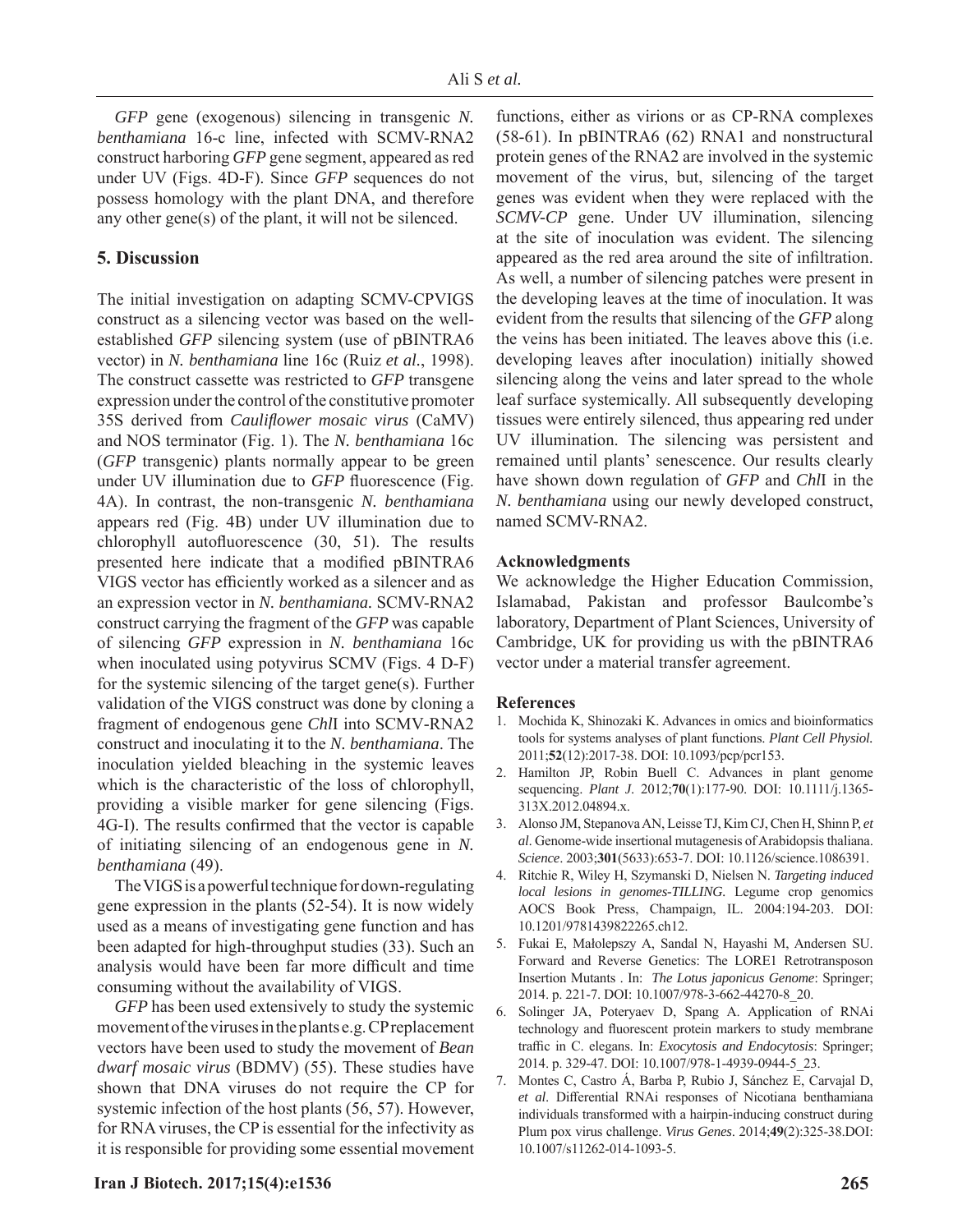- 8. Carbonell A, Takeda A, Fahlgren N, Johnson SC, Cuperus JT, Carrington JC. New Generation of Artificial MicroRNA and Synthetic Trans-Acting Small Interfering RNA Vectors for Efficient Gene Silencing in Arabidopsis. *Plant Physiol.* 2014;165(1):15-29. DOI: DOI:10.1104/pp.113.234989.
- 9. Jover-Gil S, Paz-Ares J, Micol JL, Ponce MR. Multi-gene silencing in Arabidopsis: a collection of artificial microRNAs targeting groups of paralogs encoding transcription factors. *Plant J*. 2014;**80**(1):149-60. DOI: 10.1111/tpj.12609.
- 10. Sha A, Zhao J, Yin K, Tang Y, Wang Y, Wei X, et al. Virus-based microRNA silencing in plants. *Plant Physiol*. 2014;**164**(1):36-47. DOI: 10.1104/pp.113.231100.
- 11. Bai Y, Han N, Wu J, Yang Y, Wang J, Zhu M, *et al*. A transient gene expression system using barley protoplasts to evaluate microRNAs for post-transcriptional regulation of their target genes. *Plant Cell, Tissue Organ Culture* (PCTOC). 2014;**119**(1):211-9.DOI: 10.1007/s11240-014-0527-z.
- 12. Sternberg SH, Redding S, Jinek M, Greene EC, Doudna JA. DNA interrogation by the CRISPR RNA-guided endonuclease Cas9. *Nature*. 2014. DOI:10.1038/nature13011.
- 13. Schiml S, Fauser F, Puchta H. The CRISPR/Cas system can be used as nuclease for in planta gene targeting and as paired nickases for directed mutagenesis in Arabidopsis resulting in heritable progeny. *Plant J*. 2014;**80**(6):1139-50. DOI: 10.1111/tpj.12704.
- 14. Lloyd A, Plaisier CL, Carroll D, Drews GN. Targeted mutagenesis using zinc-finger nucleases in Arabidopsis. *Proceedings of the National Academy of Sciences of the United States of America*. 2005;**102**(6):2232-7. DOI: 10.1073/pnas.0409339102.
- 15. Lor VS, Starker CG, Voytas DF, Weiss D, Olszewski NE. Targeted Mutagenesis of the Tomato PROCERA Gene Using Transcription Activator-Like Effector Nucleases. *Plant Physiol.* 2014;166(3):1288-91. DOI: 10.1104/pp.114.247593.
- 16. Robertson D. VIGS vectors for gene silencing: many targets, many tools. *Annu Rev Plant Biol*. 2004;**55**:495-519. DOI: 10.1146/annurev.arplant.55.031903.141803.
- 17. Burch-Smith TM, Anderson JC, Martin GB, Dinesh-Kumar SP. Applications and advantages of virus-induced gene silencing for gene function studies in plants. *Plant J*. 2004;*39*(5):734-46.DOI: 10.1111/j.1365-313X.2004.02158.x.
- 18. Petek M, Rotter A, Kogovšek P, Baebler Š, Mithöfer A, Gruden K. Potato virus Y infection hinders potato defence response and renders plants more vulnerable to Colorado potato beetle attack. *Mol Ecol*. 2014;**23**(21):5378-91. DOI: 10.1111/mec.12932.
- 19. Bologna NG, Voinnet O. The Diversity, Biogenesis, and Activities of Endogenous Silencing Small RNAs in Arabidopsis. *Ann Rev Plant Biol*. 2014;**65**:473-503. DOI: 10.1146/annurevarplant-050213-035728.
- 20. Pumplin N, Voinnet O. RNA silencing suppression by plant pathogens: defence, counter-defence and counter-counterdefence. *Nat Rev Microbiol*. 2013;**11**(11):745-60.DOI:10.1038/ nrmicro3120.
- 21. Voloudakis AE, Holeva MC, Sarin LP, Bamford DH, Vargas M, Poranen MM, et al. Efficient Double-Stranded RNA Production Methods for Utilization in Plant Virus Control. *Plant Virology Protocols*: Springer; 2015. p. 255-74. DOI:10.1007/978-1-4939- 1743-3\_19.
- 22. Martínez de Alba AE, Elvira-Matelot E, Vaucheret H. Gene silencing in plants: a diversity of pathways. *Biochimica et Biophysica Acta (BBA)-Gene Regulatory Mechanisms*. 2013;**1829**(12):1300-8. DOI: 10.1016/j.bbagrm.2013.10.005.
- 23. Waterhouse PM, Wang M-B, Lough T. Gene silencing as an

adaptive defence against viruses. *Nature*. 2001;**411**(6839):834-42. DOI:10.1038/35081168.

- 24. Ruiz MT, Voinnet O, Baulcombe DC. Initiation and maintenance of virus-induced gene silencing. *Plant Cell Online*. 1998;**10**(6):937- 46.DOI: 10.2307/3870680.
- 25. Zhong X, Yuan X, Wu Z, Khan MA, Chen J, Li X, et al. Virusinduced gene silencing for comparative functional studies in Gladiolus hybridus. *Plant cell Rep*. 2014;**33**(2):301-12.DOI: 10.1007/s00299-013-1530-2.
- 26. Ramegowda V, Mysore KS, Senthil-Kumar M. Virus-induced gene silencing is a versatile tool for unraveling the functional relevance of multiple abiotic-stress-responsive genes in crop plants. *Front Plant Sci.* 2014;8;5:323. DOI: 10.3389/fpls.2014.00323.
- 27. Baulcombe DC. Fast forward genetics based on virus-induced gene silencing. *Curr Opin Plant Biol*. 1999;**2**(2):109-13. DOI:10.1016/S1369-5266(99)80022-3.
- 28. Schwach F, Vaistij FE, Jones L, Baulcombe DC. An RNAdependent RNA polymerase prevents meristem invasion by potato virus X and is required for the activity but not the production of a systemic silencing signal. *Plant Physiol*. 2005;**138**(4):1842-52. DOI: 10.1104/pp.105.063537.
- 29. Brodersen P, Voinnet O. The diversity of RNA silencing pathways in plants. *Trends Genet*. 2006;**22**(5):268-80. DOI: 10.1016/j. tig.2006.03.003.
- 30. Burch-Smith TM, Anderson JC, Martin GB, Dinesh-Kumar SP. Applications and advantages of virus induced gene silencing for gene function studies in plants. *Plant J*. 2004;**39**(5):734-46. DOI: 10.1111/j.1365-313X.2004.02158.x.
- 31. Kumagai M, Donson J, Della-Cioppa G, Harvey D, Hanley K, Grill L. Cytoplasmic inhibition of carotenoid biosynthesis with virus-derived RNA. *Proceedings of the National Academy of Sciences.* 1995;**92**(5):1679-83. DOI: 10.1073/pnas.92.5.1679.
- 32. Lacomme C. Milestones in the development and applications of plant virus vector as gene silencing platforms. *Plant Viral Vectors*, Springer; 2014. p. 89-105. DOI: 10.1007/82\_2011\_186.
- 33. Yuan C, Li C, Yan L, Jackson AO, Liu Z, Han C, *et al*. A high throughput Barley stripe mosaic virus vector for virus induced gene silencing in monocots and dicots. *PLoS One*. 2011;**6**(10):e26468. DOI:10.1371/journal.pone.0026468.
- 34. Seaver SM, Gerdes S, Frelin O, Lerma-Ortiz C, Bradbury LM, Zallot R, *et al*. High-throughput comparison, functional annotation, and metabolic modeling of plant genomes using the PlantSEED resource. *Proceedings of the National Academy of Sciences.* 2014;**111**(26):9645-50.DOI: 10.1073/pnas.1401329111.
- 35. Mann DG, LaFayette PR, Abercrombie LL, King ZR, Mazarei M, Halter MC, *et al*. Gateway-compatible vectors for high-throughput gene functional analysis in switchgrass (*Panicum virgatum L.*) and other monocot species. *Plant Biotech J.* 2012;**10**(2):226-36. DOI: 10.1111/j.1467-7652.2011.00658.x.
- 36. Gupta B, Saha J, Sengupta A, Gupta K. Recent Advances on Virus Induced Gene Silencing (VIGS): Plant Functional Genomics. *J Plant Biochem Physiol.* 2013;**1**:e116. DOI: 10.4172/2329- 9029.1000e116
- 37. Senthil-Kumar M, Mysore KS. New dimensions for VIGS in plant functional genomics. *Trends Plant Sci.* 2011;**16**(12):656-65. DOI: 10.1016/j.tplants.2011.08.006.
- 38. Becker A, Lange M. VIGS-genomics goes functional. Trends in plant science. 2010;**15**(1):1-4. DOI: 10.1016/j. tplants.2009.09.002.
- 39. Moreno-Valenzuela O, Villanueva-Alonzo H, Lopez-Ochoa L, Guerra-Peraza O, Robertson D, editors. Virus-induced gene